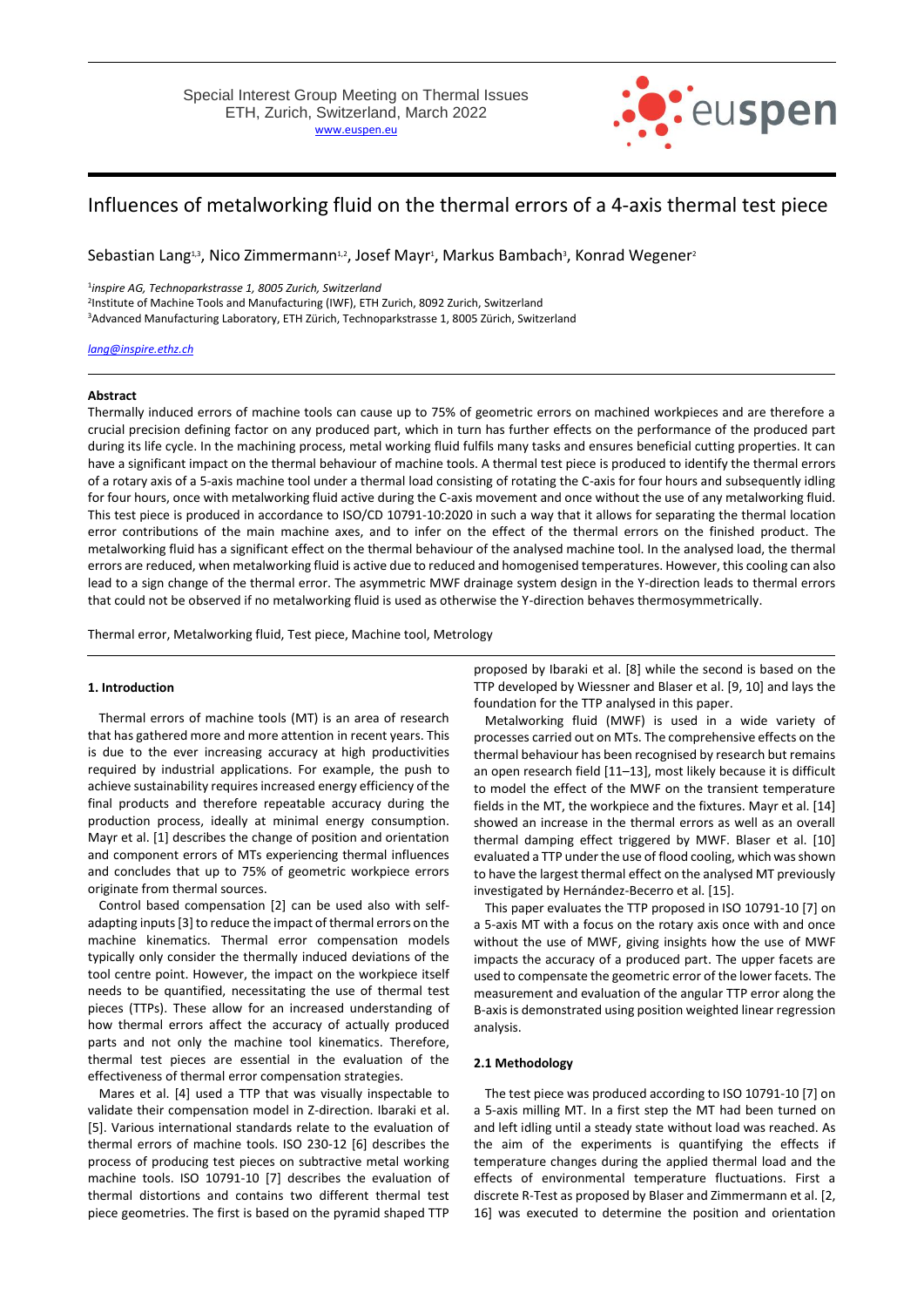errors of the MT defining the reference state. Subsequently the reference features of the TTP were produced. These reference features define the baseline of the thermal error of the MT as measured on the TTP. Every hour one set of features was produced, and the difference between the measurements in the reference state and the error measured was taken as a measure for the evolution of the thermal state of the MT. The TTP has to be measured after the experiment was carried through in order to be able to investigate the thermal errors as they would affect any produced part. If a sufficiently repeatable MT is available with a touch trigger probe this can be performed in the same clamping instead of a CMM as shown by Wiessner et al. [17]. In these experiments, the TTP measurement was always done on the subsequent day in the same clamped position, to ensure a reliable measurement without thermal or geometric effects influencing the TTP measurement. This requires a thermal steady state during the measurement, however as the thermal errors are calculated relative to the reference features this state does not have to be the initial reference state.

#### *2.2. Thermal Test Piece*



**Figure 1.** TTP with highlighted features in colours according to the respective thermal errors (red, green, blue  $\Leftrightarrow$  XYZ). The darker shades depict the reference features, the lighter colours depict the eight repetitions.

Figure 1 shows the TTP with the three features highlighted. The TTP is fixed on the MT table with three Ø10mm screws oriented in 120° angles along a concentric circle. The X- (red) and Y- (green) facets are highlighted as well and produced at a fixed Z- and X- or Y- position respectively by moving the Y-axis in case of the X-facet, and the X-axis in case of the Y-axis. In blue the Zfaces are highlighted which are produced at a fixed Z-position.

## *2.3. TTP Error definition and measurement procedure*

Four distinct thermal errors can be measured and evaluated using the TTP. The X- and Y- thermal errors are measured using the deviation of the distance between the X- and Y-facet area mean points from the respective reference distance controlled by the respective upper facet for geometrical errors. For this each facet was measured using a touch trigger probe at 5 distinct points  $j X_{i,n}$  positioned in the 4 corners of a smaller square of the facet with one in the centre of the facet. These data points were aggregated and the mean X or Y position was taken to calculate the distance from the opposing facet  $d_{Xn}(t_i)$ . The geometric errors at this position in the workspace are considered by referencing it to the respective upper facet yielding  $\Delta d_{Xn}(t_i)$  . With  $n \in [1,2]$  describing which X or Y-facet block is referenced, it holds that:

$$
\Delta d_{Xn}(t_i) = \frac{\sum_{j=1}^{5} (X_{j,n,lower}(t_i))}{5} - \frac{\sum_{j=1}^{5} (X_{j,n,upper}(t_i))}{5}
$$
(1)

$$
E_X(t_i) = \frac{(\Delta d_{X2}(t_i) - \Delta d_{X2}(t_0)) - (\Delta d_{X1}(t_i) - \Delta d_{X1}(t_0))}{2}
$$
 (2)

 $E_X(t_i)$  describes the measure thermal error on a workpiece in X direction with  $t_i \in [0,8]$  referencing the respective timestep. Similarly for y:

$$
\Delta d_{Yn}(t_i) = \frac{\sum_{j=1}^{5} (Y_{j,n,lower}(t_i))}{5} - \frac{\sum_{j=1}^{5} (Y_{j,n,upper}(t_i))}{5}
$$
(3)  

$$
E_Y(t_i) = \frac{(\Delta d_{Y2}(t_i) - \Delta d_{Y2}(t_0)) - (\Delta d_{Y1}(t_i) - \Delta d_{Y1}(t_0))}{2}
$$
(4)

All Z-faces are measured at five different X-coordinates at three different Y-coordinates while still remaining in one feature lane. For the Z-error these measurements are averaged and compared to the average of both reference faces:

$$
d_Z(t_i) = \frac{\sum_{j=1}^{30} \left( Z_{meas,j}(t_i) \right)}{30} \tag{5}
$$

$$
E_Z(t_i) = d_Z(t_i) - \frac{d_{Z,1}(t_0) + d_{Z,2}(t_0)}{2}
$$
 (6)

The error  $E_B$  is also calculated using the Z-faces. A linear regression over all  $Z_{meas}$  along the X-axis is used to determine the angle  $\beta$  which allows to calculate the error  $E_R$ .

$$
E_B(t_i) = \beta(t_i) - \frac{\beta_1(t_0) + \beta_2(t_0)}{2} \tag{7}
$$

### *2.4. Experimental set up*

The kinematic chain of the investigated machine tool, can be described according to ISO 10791-2 [18] as:

V [w–C2'–A'–X'–b –Y–Z–C1–t].

It is located in a not air-conditioned workshop. Initially, similarly to the procedure proposed by Wiessner et al. [9] the shape of the TTP is pre-machined out of a cylindrical block of aluminium leading to a TTP with a diameter of Ø160 mm.. After the reference R-test is carried through the reference TTP features are produced and the load case is started. In the first four hours the C-axis rotates continuously at maximum speed of 120 rpm representing the warm-up behaviour of the MT. In the experiment with active MWF during this time the MWF is supplied in the standard condition using the nozzles located in the spindle encasing focused on the cutting area. The used MWF is a water based emulsion. Subsequently the experiment is continued for another four hours without any axis movement simulating a cool down behaviour. Every hour the load case is interrupted, a set of features containing one Z-face and one pair of X- and Y-facets respectively is machined. This is followed by a discrete R-Test and the recording of various temperature sensors located inside and in the direct vicinity of the MT, before the load case is resumed for another hour. After eight hours nine feature sets are produced on the workpiece, the first measurement is defined to be the reference and all positions are measured relative to this position.



**Figure 2.** Load case of the TTP experiment with and without MWF.

## **3. Results and discussion**

Figure 3 depicts the temperatures measured on the MT during the experiments. The experiment without MWF is performed in summer and with active MWF in winter to investigate different environmental conditions also. The C-axis temperature sensor is located inside the C-axis casing below the MT table close to the direct electrical drive. The sensor measuring the environment temperature is located in the air directly surrounding the MT on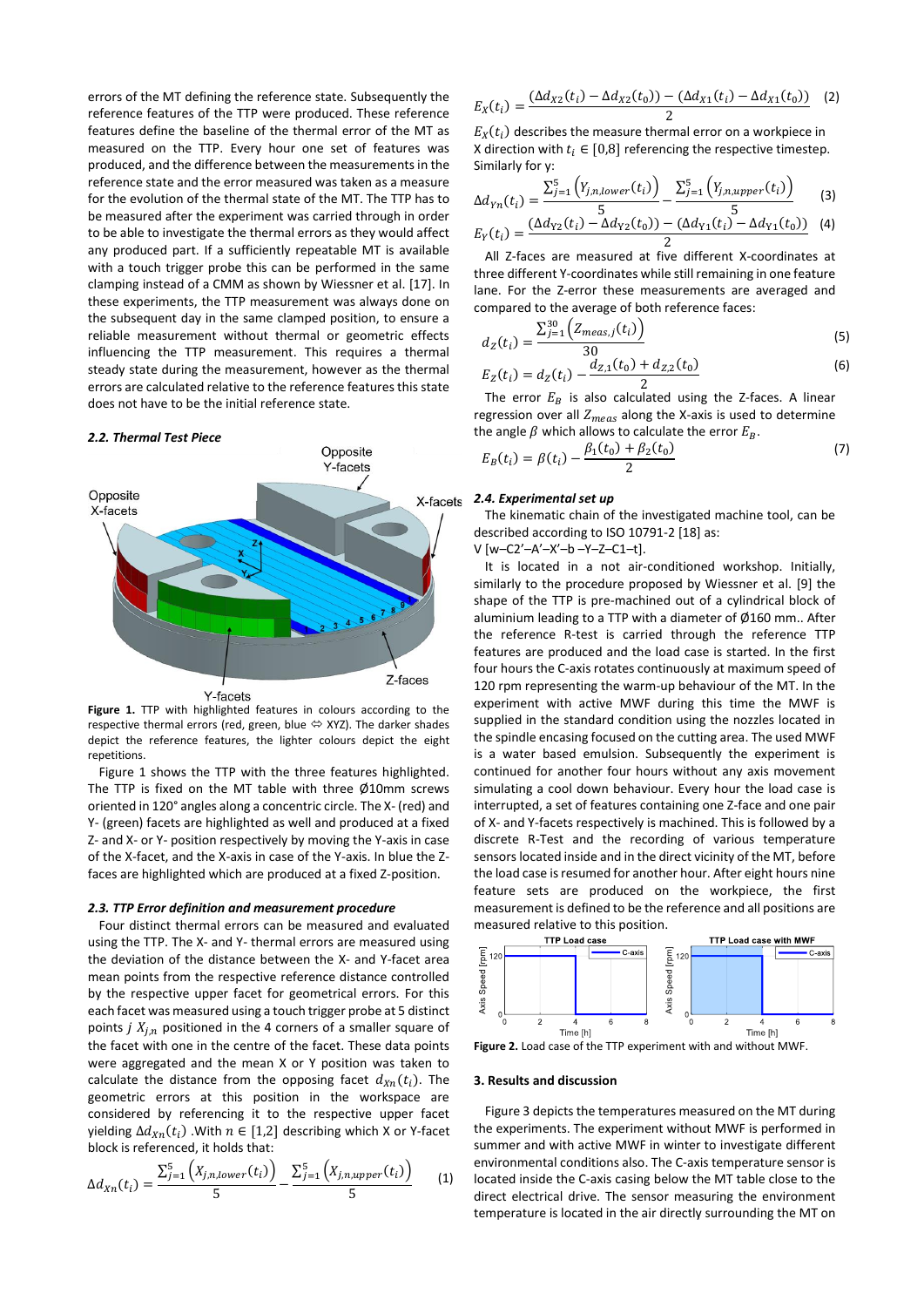a similar height as the working space temperature sensor around the top Z-position of the TTP. The working space temperature sensor is located inside the MT housing next to the table.

The largest variation is clearly visible in the C-axis temperature sensor, which is no surprise as the motor acts as the main heat source during the C-axis rotation. Before the start of the load cycle the temperature was below the ambient and even the working space temperature which is due to the active cooling of the motor. During the load cycle without MWF, the temperature increases by around 15° C, before slowly dropping back to a steady state slightly below the ambient temperature. In the load with MWF the C-axis temperature only increases by ~7° C and stays much more constant during the load cycle. Within one hour, it drops below ambient temperature after the C-axis movement is stopped. The working space temperature follows the ambient with a slightly reduced temperature as components in the MT are actively cooled and only little air is exchanged between the environment and working space. There is one notable exception of this difference which occurs right after the MWF is turned off and the working space temperature (1 hour after turning off) is reduced by around 1.5°C due to the evaporative cooling of the water based MWF which remains in droplets and film covering the MT inside and especially the chip



**Figure 3.** Temperature measurements sampled during the R-Test of both TTP experiments.

**3.1 Thermal Error Results**



**Figure 4.**  $E_X$  thermal error of the TTP as well as the MT errors measured directly after the TTP production step.

Figure 4 illustrates the thermal error  $E_X$  as measured on the TTP and measured by the R-Test during the experiment directly. The difference between the R-Test results and TTP are only minimal and below 2 µm. This can be explained by the slight time shift between the R-Test measurement and the thermal influence arising during the feature production itself, however it is also close to the general measurement uncertainty of  $1 \mu m$  of the employed MT. The use of MWF greatly reduces and homogenizes the  $E_X$  thermal error and even changes its orientation. The deviation between starting and finishing value is assumed to mostly originate from the changes in the environmental temperature.

Figure 5 depicts the thermal error  $E_v$ . Again the agreement between the measured values from the TTP and the R-Test are very close together. In the dry case the thermal error  $E_v$  is almost completely negligible, which is due to the symmetry plane the table has in Y-direction, which nullifies any thermal expansion at the centre point. However, in the case with MWF this is no longer the case as the MWF is only drained on one side and therefore only flows to this side where it accumulates in puddles and as a film in the drainage system. After the MWF is deactivated the thermal error drops rapidly before increasing slowly again. This shows the significance of thermal effects of the MWF, which cannot simply be generalised from only the dry case as the presumed symmetry plane only holds true under certain conditions, in this case the absence of MWF use.



**Figure 5.**  $E<sub>y</sub>$  thermal error of the TTP as well as the MT errors measured directly after the TTP production step.

Figure 6 shows the thermal error  $E_z$ . In this case the deviation between the R-Test and TTP is slightly larger but still clearly follows the same trend. However, as the TTP also encompasses the effects from both the tool and the workpiece the similarity is remarkable. The most significant part of the deviation can be observed during the cool-down phase, where the R-Test consistently measures a larger thermal error of almost constant 10 µm compared to the TTP. This may be due to the fact that the TTP feature set is produced before the R-Test is performed which acts as brief heat source on the spindle which is known to have a comparatively low thermal time constant and therefore reacts quickly. This can lead to an expansion of the spindle and as no steady state is reached, a deviation between the TTP and R-Test measurements are observed. Overall the error  $E<sub>Z</sub>$  shows the largest magnitude as to be expected by a load case introducing heat into the table structure. The error profile correlates quite closely to the C-axis temperature depicted in Figure 2. As exemplified by the highest correlation coefficient for all thermal error temperature pairs of 0.9866 in the case without MWF and 0.9902 in the case with MWF indicating that the C-axis temperature would be a highly suitable predictor for the  $E<sub>Z</sub>$  thermal error, at least in cases where there is a singular dominant heat source located in the C-axis. In the case without MWF a prolonged heating is observed, while in the case with MWF a steady state is already reached after the first feature production indicating a significantly lower thermal time constant.



**Figure 6.**  $E_Z$  thermal error of the TTP as well as the MT errors measured directly after the TTP production step.